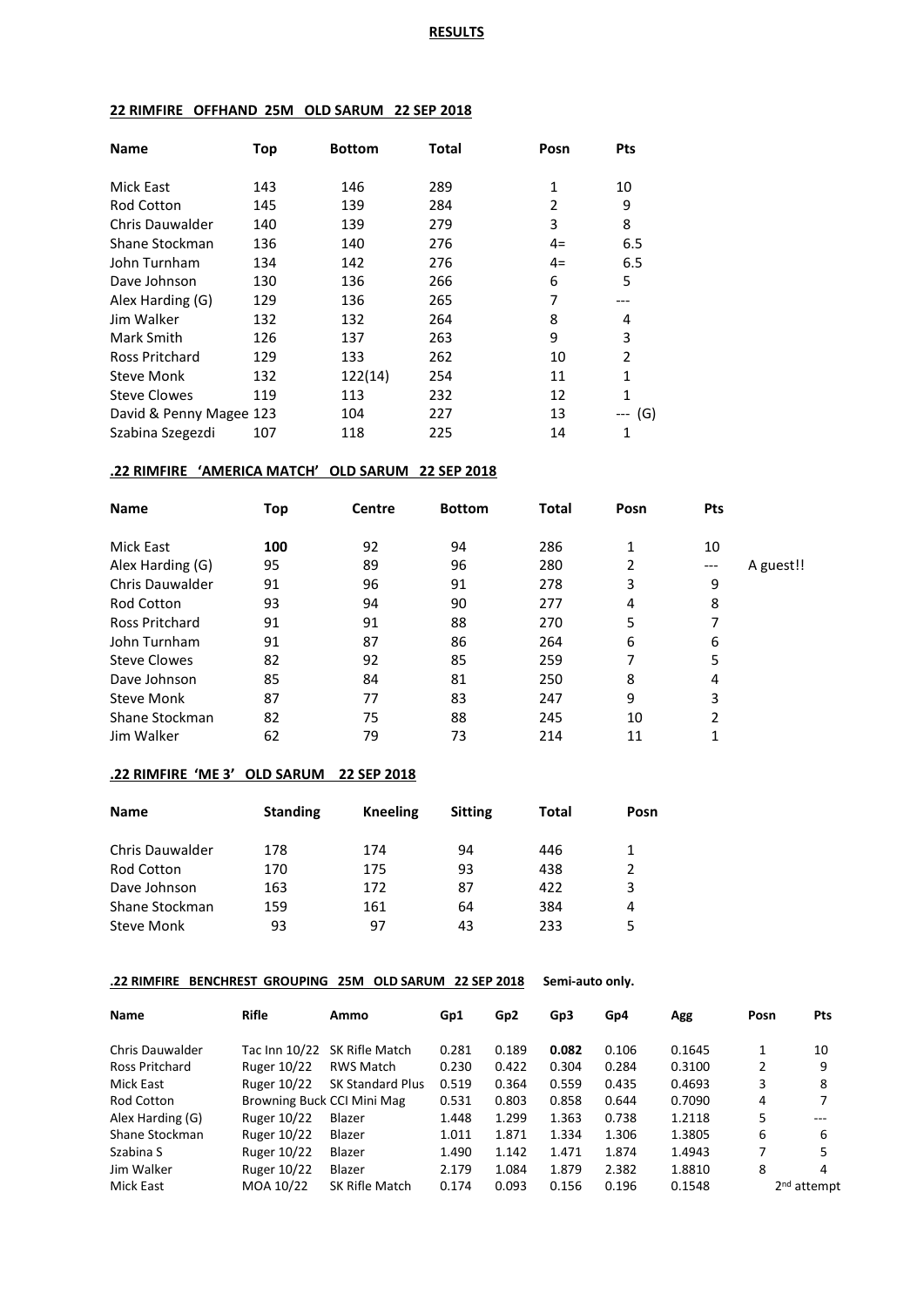### **GALLERY RIFLE (CF) OFFHAND 25M OLD SARUM 30 SEP 2018**

| Name                     | <b>Top</b> | <b>Bottom</b> | <b>Total</b> | Posn           | Pts                | <b>Sights</b> |
|--------------------------|------------|---------------|--------------|----------------|--------------------|---------------|
| Matt Mercer              | 143        | 146           | 289          | 1              | 10                 | Scope         |
| <b>Mick East</b>         | 145        | 143           | 288          | $\overline{2}$ | 9                  | Scope         |
| <b>Mick East</b>         | 142        | 145           | 287 *        | 3              | ---                | Iron          |
| <b>Steve Mercer</b>      | 142        | 139           | 281          | 4              | 8                  | Scope         |
| Pete Smith               | 135        | 137           | 272          | 5              | $\overline{7}$     | Scope         |
| <b>Chris Dauwalder</b>   | 137        | 133           | 270          | $6=$           | 5.5                | Scope         |
| <b>Ross Pritchard</b>    | 137        | 133           | 270          | $6=$           | 5.5                | Scope         |
| Steve Jugg               | 130        | 138           | 268          | 8              | 4                  | Scope         |
| John Turnham             | 134        | 129           | 263          | 9              | 3                  | Iron          |
| <b>Brian Biggs</b>       | 126        | 136           | 262          | 10             | $\overline{2}$     | Iron          |
| Ed Warden                | 128        | 133           | 261          | 11             | 1                  | Iron          |
| Harry B-Jones            | 139        | 120           | 259          | 12             | $\mathbf{1}$       | Scope         |
| <b>Chris Dauwalder</b>   | 125        | 131           | 256          | 13             | ---                | Iron          |
| <b>Richard Clapp</b>     | 127        | 127           | 254          | 14             | $\mathbf{1}$       | Scope         |
| <b>Richard Griffiths</b> | 129        | 122           | 251          | 15             | 1                  | Iron          |
| Ivan Casey               | 112(14)    | 138(16)       | 250          | 16             | $\mathbf{1}$       | Iron          |
| Mark Smith               | 134(16)    | 112(14)       | 246          | 17             | $\mathbf{1}$       | Iron          |
| <b>Rod Cotton</b>        | 122        | 122           | 244          | 18             | ---                | Iron          |
| <b>Steve Monk</b>        | 124        | 117           | 241          | 19             | $\mathbf{1}$       | Iron          |
| Shane Stockman           | 122        | 116           | 238          | 20             | $\mathbf{1}$       | Iron          |
| James Thompson           | 116        | 118           | 234          | 21             | 1                  | Iron          |
| <b>Mike Boakes</b>       | 115        | 115           | 230          | 22             | $\mathbf{1}$       | Iron          |
| Dave Jamieson            | 116        | 110           | 226          | 23             | $\mathbf{1}$       | Iron          |
| Jim Walker               | 63         | 116           | 179          | 24             | $\mathbf{1}$       | Iron          |
| Andrea Rankin            | 111        | 106           | 217          |                | .22 rimfire        |               |
| <b>Mick East</b>         | 138        | 143           | 281 *        |                | .22 rimfire pistol |               |

**\*** New club records.

## **Iron Sights**

| <b>Mick East</b>         | 142     | 145     | $287*$ | 1  | 10            |
|--------------------------|---------|---------|--------|----|---------------|
| John Turnham             | 134     | 129     | 263    | 2  | 9             |
| <b>Brian Biggs</b>       | 126     | 136     | 262    | 3  | 8             |
| Ed Warden                | 128     | 133     | 261    | 4  |               |
| Chris Dauwalder          | 125     | 131     | 256    | 5  | 6             |
| <b>Richard Griffiths</b> | 129     | 122     | 251    | 6  | 5             |
| Ivan Casey               | 112(14) | 138(16) | 250    | 7  | 4             |
| Mark Smith               | 134(16) | 112(14) | 246    | 8  | 3             |
| <b>Rod Cotton</b>        | 122     | 122     | 244    | 9  | $\mathfrak z$ |
| Steve Monk               | 124     | 117     | 241    | 10 | 1             |
| Shane Stockman           | 122     | 116     | 238    | 11 | 1             |
| James Thompson           | 116     | 118     | 234    | 12 | 1             |
| Mike Boakes              | 115     | 115     | 230    | 13 | 1             |
| Dave Jamieson            | 116     | 110     | 226    | 14 | 1             |
| Jim Walker               | 63      | 116     | 179    | 15 |               |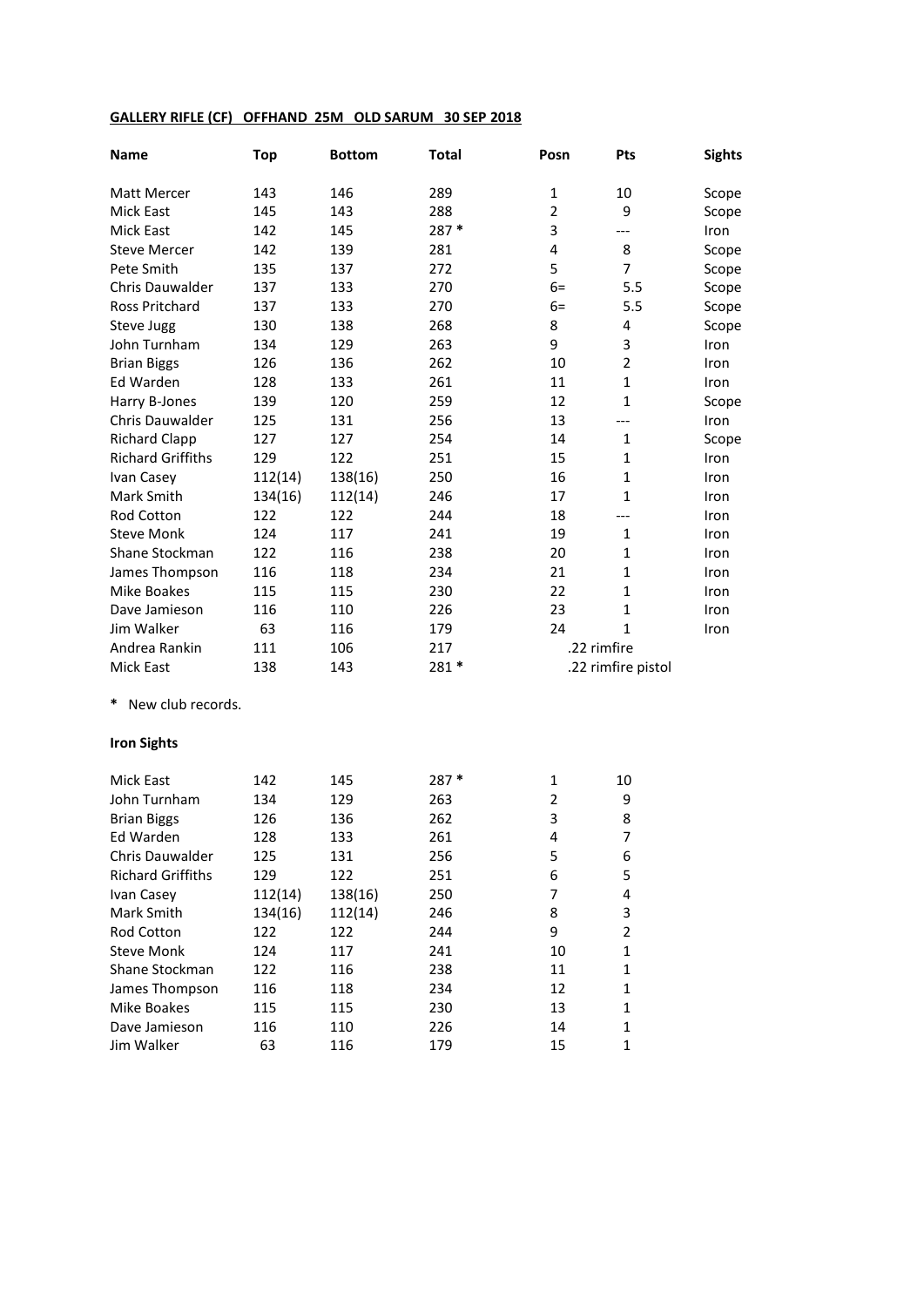# **GALLERY RIFLE (CF) 'AMERICA MATCH' OLD SARUM 30 SEP 2018**

| Name                | <b>Top</b> | Centre | <b>Bottom</b> | <b>Total</b> | Posn           | Pts                     | <b>Sights</b> |
|---------------------|------------|--------|---------------|--------------|----------------|-------------------------|---------------|
| <b>Mick East</b>    | 95         | 91     | 94            | 280          | $\mathbf{1}$   | 10                      | Scope         |
| <b>Steve Mercer</b> | 92         | 91     | 89            | 272          | $\overline{2}$ | 9                       | Scope         |
| Chris Dauwalder     | 91         | 90     | 88            | 269          | $3=$           | 7.5                     | Scope         |
| Harry B-Jones       | 92         | 91     | 86            | 269          | $3=$           | 7.5                     | Scope         |
| Ed Warden           | 89         | 86     | 93            | $268*$       | 5              | 6                       | Iron          |
| Pete Smith          | 88         | 87     | 89            | 264          | 6              | 5                       | Scope         |
| Steve Jugg          | 90         | 84     | 80            | 254          | 7              | 4                       | Scope         |
| Mick East           | 93         | 80     | 80            | 253          | 8              | $---$                   | Iron          |
| Rod Cotton          | 90         | 73     | 84            | 247          | 9              | 3                       | Iron          |
| John Turnham        | 83         | 79     | 80            | 242          | 10             | $\overline{2}$          | Iron          |
| Shane Stockman      | 86         | 79     | 74            | 239          | 11             | $\mathbf{1}$            | Iron          |
| Chris Dauwalder     | 87         | 68     | 81            | 236          | 12             | $---$                   | Iron          |
| Sam Salter          | 84         | 69     | 76            | 229          | 13             | $\mathbf{1}$            | Scope         |
| Ross Pritchard      | 82         | 63     | 78            | 223          | 14             | $\mathbf{1}$            | Scope         |
| <b>Mike Boakes</b>  | 84         | 74     | 63            | 221          | 15             | $\mathbf{1}$            | Iron          |
| Dave Jamieson       | 64         | 73     | 79            | 216          | $16 =$         | $\mathbf{1}$            | Iron          |
| Jim Walker          | 67         | 77     | 72            | 216          | $16 =$         | $\mathbf{1}$            | Iron          |
| <b>Steve Monk</b>   | No Tgt     | 83     | 86            | 169          | 18             | $\mathbf{1}$            | Iron          |
| * New club record   |            |        |               |              |                |                         |               |
| <b>Iron Sights</b>  |            |        |               |              |                |                         |               |
| Ed Warden           | 89         | 86     | 93            | $268*$       | 1              | 10                      |               |
| Mick East           | 93         | 80     | 80            | 253          | $\overline{2}$ | 9                       |               |
| Rod Cotton          | 90         | 73     | 84            | 247          | 3              | 8                       |               |
| John Turnham        | 83         | 79     | 80            | 242          | 4              | $\overline{7}$          |               |
| Shane Stockman      | 86         | 79     | 74            | 239          | 5              | 6                       |               |
| Chris Dauwalder     | 87         | 68     | 81            | 236          | 6              | 5                       |               |
| <b>Mike Boakes</b>  | 84         | 74     | 63            | 221          | 7              | $\overline{\mathbf{4}}$ |               |
| Dave Jamieson       | 64         | 73     | 79            | 216          | $8=$           | 2.5                     |               |
| Jim Walker          | 67         | 77     | 72            | 216          | $8=$           | 2.5                     |               |
| <b>Steve Monk</b>   | No Tgt     | 83     | 86            | 169          | 10             | $\mathbf{1}$            |               |
| Pistol              |            |        |               |              |                |                         |               |
| Mick East           | 91         | 82     | 85            | 258 *        | $\mathbf{1}$   | $10\,$                  |               |
| Steve Jugg          | 71         | 75     | 71            | 217          | $\mathbf 2$    | 9                       |               |
| James Thompson      | 88         | 63     | 52            | 203          | 3              | 8                       |               |
| Rod Cotton          | 62         | 69     | 61            | 192          | 4              | 7                       |               |
| <b>Brian Biggs</b>  | 53         | 57     | 38            | 148          | 5              | 6                       |               |

**\*** New club record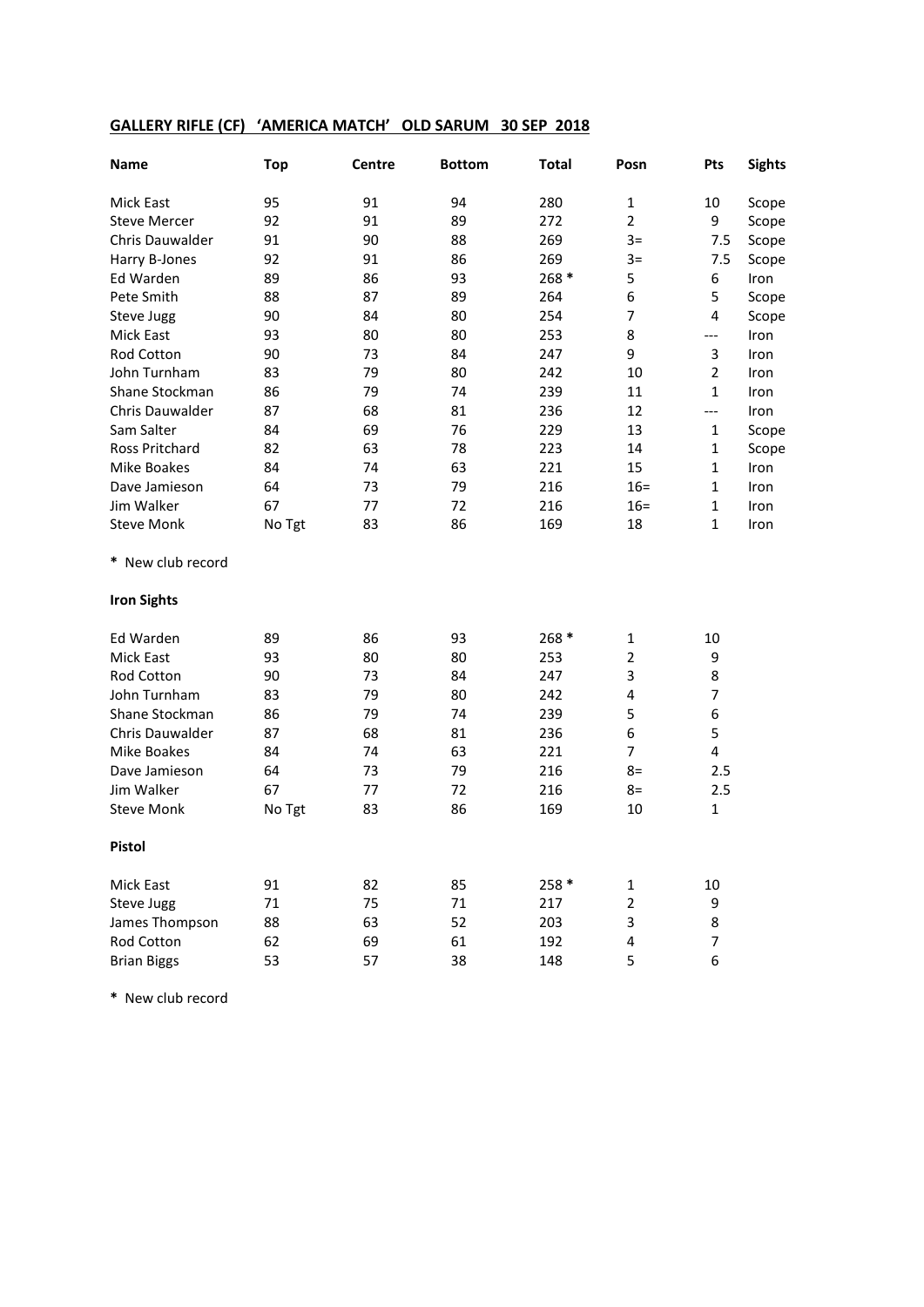## **F CLASS 600YDS CENTURY 7 OCT 2018**

| <b>Name</b>            | <b>Class</b> | <b>Rifle</b>   | <b>Calibre</b> | <b>Bullet Wt</b> | <b>Score</b> | Posn           | Pts                     |
|------------------------|--------------|----------------|----------------|------------------|--------------|----------------|-------------------------|
| Sam Salter             | F/O          | <b>RPA</b>     | 6.5x55         | 140              | 74.8         | 1              | 10                      |
| <b>Ross Pritchard</b>  | F/O          | <b>Barnard</b> | .284           | 180              | 71.6         | $\overline{2}$ | 9                       |
| lan Smedley            | F/TR         | <b>Barnard</b> | .308           | 190              | 66.0         | 3              | 8                       |
| <b>Graham Downer</b>   | F/O          | <b>RPA</b>     | .284           | 180              | 65.1         | 4              | 7                       |
| Shane Stockman         | F/TR         | Remington      | .308           | 155              | 62.5         | 5              | 6                       |
| <b>Chris Dauwalder</b> | F/TR         | Remington      | .308           | 168              | 60.2         | 6              | 5                       |
| Dave Johnson           | F/TR         | Remington      | .308           | 155              | 56.1         | $\overline{7}$ | 4                       |
| Jim Walker             | F/TR         | <b>RPA</b>     | .308           | 155              | 51.2         | 8              | 3                       |
| Mike Boakes            | F/TR         |                | .308           | 168              | 48.0         | 9              | $\overline{2}$          |
| Mark Smith             | F/TR         | <b>RPA</b>     | .308           | 155              | 45.0         | 10             | 1                       |
| <b>Brian Biggs</b>     | F/TR         | Sabatti        | .308           | 155              | 31.0         | 11             | $\mathbf{1}$            |
| <b>Paul Phillips</b>   | F/TR         | Lee Enfield    | 7.62           | 155              | 24.1         | 12             | $\mathbf{1}$            |
| John Turnham           | F/TR         | Swing Mk4      | 7.62           | 155              | 8.0          | 13             | $\mathbf{1}$            |
| <b>Brian Biggs</b>     | F/TR         | Sabatti        | .308           | 155              | 46.1         |                | 2 <sup>nd</sup> attempt |
| F/TR                   |              |                |                |                  |              |                |                         |
| lan Smedley            | F/TR         | <b>Barnard</b> | .308           | 190              | 66.0         | $\mathbf{1}$   | 10                      |
| Shane Stockman         | F/TR         | Remington      | .308           | 155              | 62.5         | $\overline{2}$ | 9                       |
| <b>Chris Dauwalder</b> | F/TR         | Remington      | .308           | 168              | 60.2         | 3              | 8                       |
| Dave Johnson           | F/TR         | Remington      | .308           | 155              | 56.1         | 4              | 7                       |
| Jim Walker             | F/TR         | <b>RPA</b>     | .308           | 155              | 51.2         | 5              | 6                       |
| Mike Boakes            | F/TR         |                | .308           | 168              | 48.0         | 6              | 5                       |
| Mark Smith             | F/TR         | <b>RPA</b>     | .308           | 155              | 45.0         | $\overline{7}$ | 4                       |
| <b>Brian Biggs</b>     | F/TR         | Sabatti        | .308           | 155              | 31.0         | 8              | 3                       |
| <b>Paul Phillips</b>   | F/TR         | Lee Enfield    | 7.62           | 155              | 24.1         | 9              | $\overline{2}$          |
| John Turnham           | F/TR         | Swing Mk4      | 7.62           | 155              | 8.0          | 10             | $\mathbf{1}$            |
| <b>Brian Biggs</b>     | F/TR         | Sabatti        | .308           | 155              | 46.1         |                | 2 <sup>nd</sup> attempt |